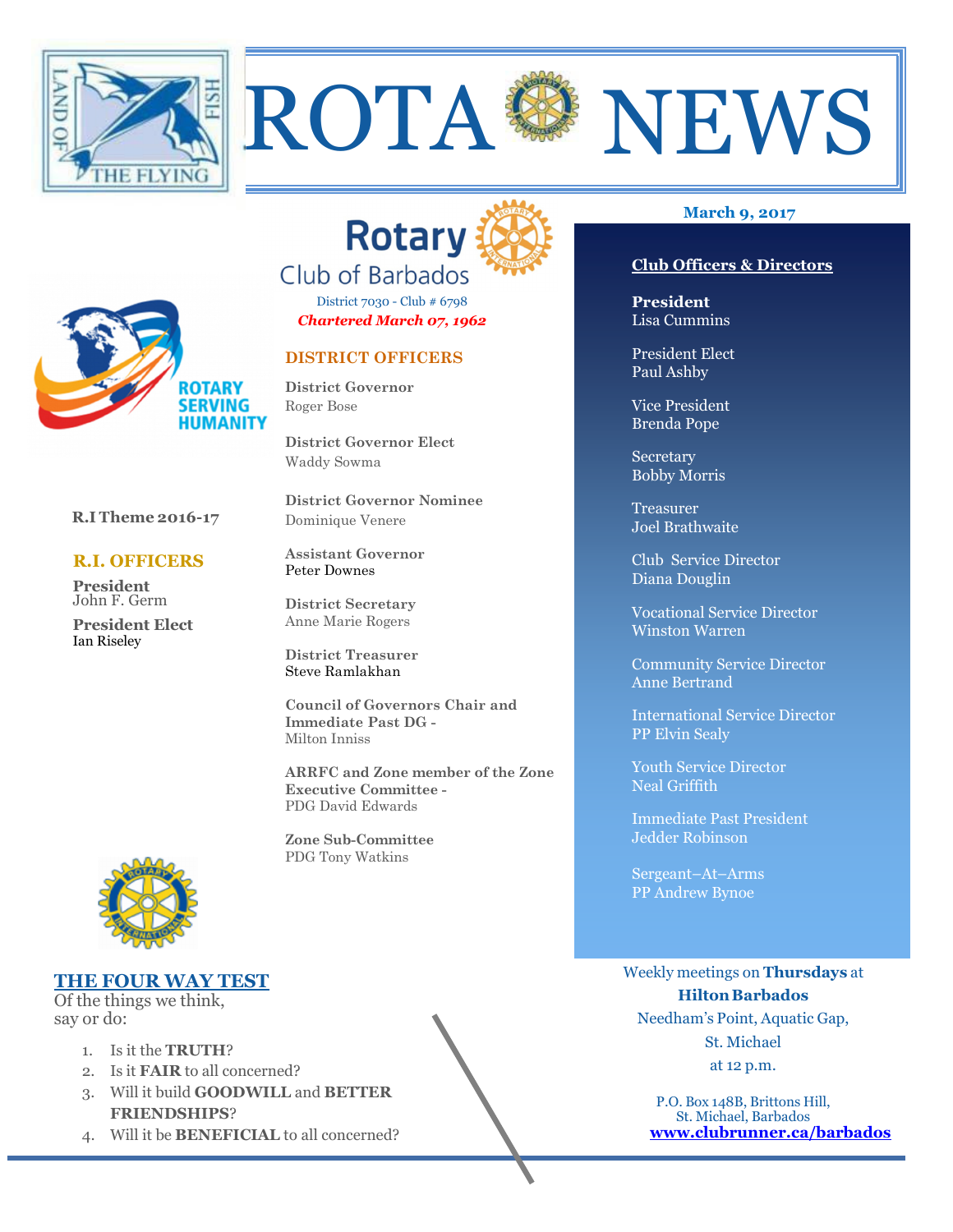## **THE ROTARY CLUB OF BARBADOS WELCOMES ALL VISITING ROTARIANS AND GUESTS**  *Mar 07 - Club Charter Date - 1962 - Club # 6798*  **RI THEME: ROTARY SERVING HUMANITY ROUNDUP AND RECAP : March 2, 2017**

**Director Elvin** presented a video of the upcoming International conference in Atlanta. The video presentation highlighted the different events which were available and the events which were stated as sold out but which may become available due to possible cancellations.

At the end of his presentation Director Elvin encouraged the members of the Club to register. The important dates are on the adjoining page of this bulletin. For those of you who booked please ensure that your credit card which was used to book the accommodation remains valid for travel in June and if not please update accordingly. For further information on the Conference see www.rotaryconvention2017.org.

**Director Winston together with Rtn. Malcolm and Rtn. Chrispen** gave riveting accounts of their experience in visiting and distributing food to those needy families in our community.

**PP Ron** updated the Club on the April 8 Charity Show at the Concorde Experience in aid of the Schoolhouse for Special Needs. Entertainment will be provided by Spice & Co., Biggie Irie and the Red Boyz, and Mac Fingal.

**SCHOOLHOUSE NEWS:** PP Ron further advised of the progress at the Schoolhouse for Special needs ["Schoolhouse"] as follows:

- Plans were being made to buy 2 containers for a music room and to put in an elevator to assist those children who are unable to climb the stairs.
- The children of the Schoolhouse were in the process of preparing a mural for the Arts and Craft Centre. We wish them congrats in this!

**PP Jedder** updated the Club on the final of the 12 Community projects undertaken during his presidential year. He advised that the construction of the house at Grazettes is now complete less the painting of the house. As such, the Club is to come on March 11 at 8 am to the house to assist with its painting. It stands to reason that the more hands the better.

**ALL CLUB MEMBERS ARE ENCOURAGED TO COME ON MARCH 11, 2017 AT 8 AM GRAZETTES INDUSTRIAL PARK.** 

# **ROTARY INTERNATIONAL CONVENTION :JUNE 10- 14, 2017 ATLANTA GEORGIA**

## **IMPORTANT DATES TO REMEMBER**:

MARCH 31, 2017: PRE-REGISTRATION DISCOUNT ENDS; ONLINE REGISTRATION CONTINUES AT THE ON-SITE RATE APRIL 30, 2017 REGISTRATION AND TICKET CANCELLA-TION DEADLINE MAY 11, 2017 LAST DAY TO RESERVE INDIVIDUAL HOUS-ING THROUGH ROTARY'S HOUSING PROVIDER

*THE ROTARACT CLUB OF BARBADOS*  **NEWS BULLETIN : COME AND JOIN THE ROTA-RACT CLUB DURING WORLD ROTARACT WEEK (some events are highlighted below but further information can be obtained from Director Neal.**

**MARCH 18 2—6 PM—ROTA-FIT FOR A NEW LOOK NEW YOU … BLOOD PRESURE CHECK; HEALTH TALK; ZUMBA** 

## **MUN UPDATE:**

Sat, March 4 was the finale for MUN 2017 as the students debated their respective countries position on the human rights issue concerning LBGT rights. The speakers were eloquent, knowledgeable and represented their countries at the level of a United Nations Forum. Well done to all presenters and attendees.



## MEETING DETAILS— Feb. 23 2017

- 1. Attendance 54.8%
- 2. Raffle Proceeds nil
- 3. Fines \$183.50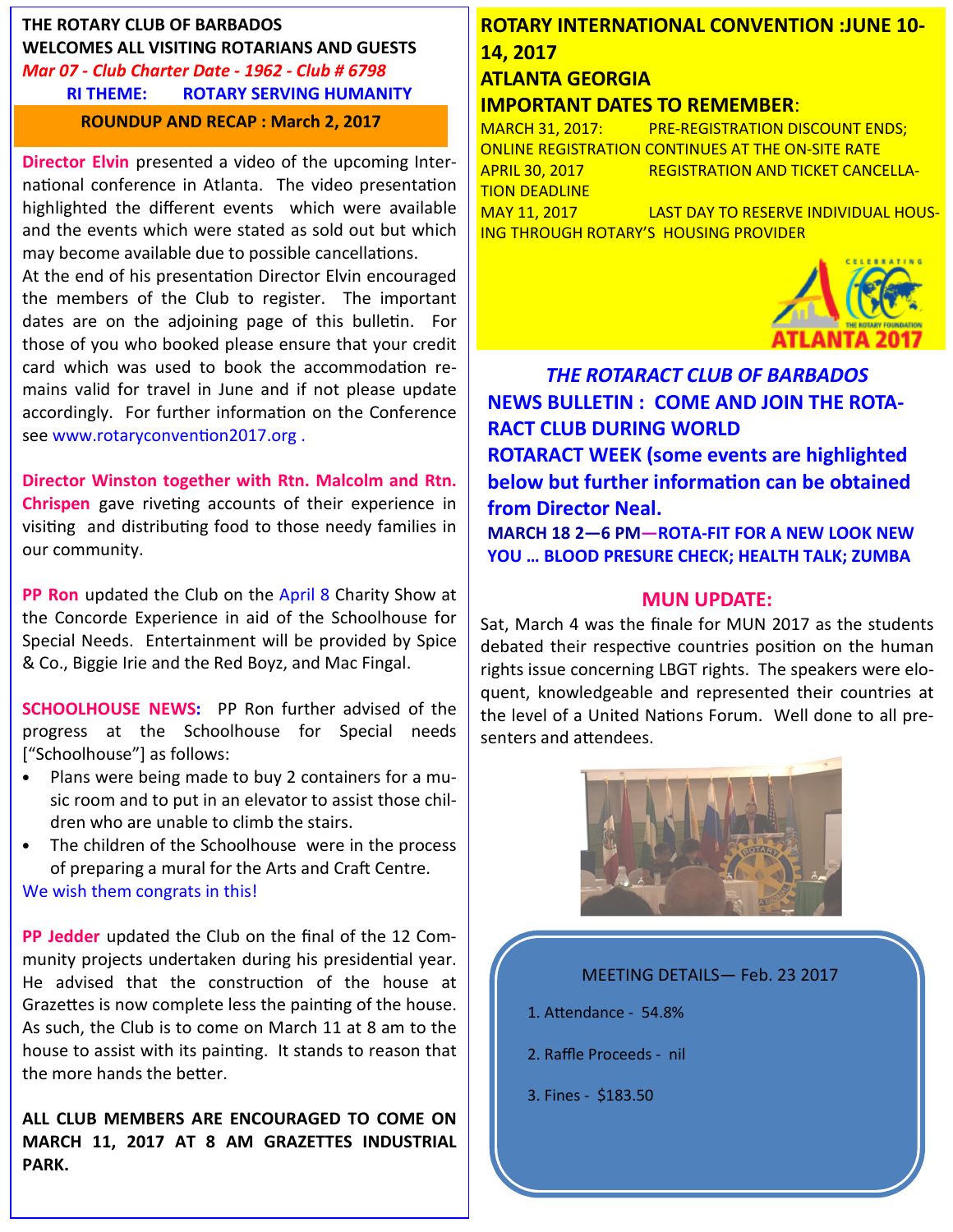#### **TODAY IS A BUSINESS MEETING**

#### **OUR GREETERS TODAY ARE:**

**PP ALGERNON LEACOCK j**oined the club on September 02, 1984. His Classification is: General Insurance (Property & Casualty). He was introduced to the Club by his father Past President Leo (1988-89). He served as Presi-



dent for the year 2001-02. In his year we saw the re-birth of a re-vamped Pride of Workmanship Award program. In that year the Club became involved in the repairs at the Roman Catholic School and training of Montessori Teachers. Algie never served as a Director, but chaired many Committees, including Fund-Raising, Environment, Interact and Vocational.

Currently he serves on the following Committees  $-$  Attendance, Guest Speaker and Children's Homes

Algie comes from a family which can boast of four (4) Rotary Club Presidents. PP Algie was awarded a Paul Harris Fellowship in 2008

**RTN JOE JOHNSON** joined the Club on October 25th, 2001, after being introduced to the Club by PP Lionel Moe. His classification is Transportation – Airport Operations. Rtn. Joe served initially on the Fund Raising Committee and undertook secretarial duties on that Committee for some time. During the 2005-06 Rotary year he served as Club Secre-



tary and subsequently served as Director  $-$  International Service. He has served on the Challenged/Senior Citizens Committee and was Committee Chairperson for a period. He also served as a Committee member of the Rotary Trust Fund for Community Projects. He has served and currently serves on the Donation/Investigation Committee, and when time allows from the busy airport schedule willingly assists and volunteers in any Rotary activity. In July 2014 he was one of the recipients of the Paul Harris Fellow Award.

## **ROTARACT NEWS**

**On Thursday March 2 the Rotaract Club of Barbados held a Career Development Forum to discuss breaking through the**  conventional moulds of career development by embracing innovation on professionals. It was held at the University of **the West Indies Cave Hill Campus. The Panel of presenters comprised Grenville Phillips II , Dr. Yvonne Weekes, Rtn. O'Reilly Lewis and Rtn. Fiona Hinds**



# "SERVICE ABOVE SELF"

#### **FYI**

#### **ROTARACT AND INTERACT NEWS**

PLEASE SEE BELOW THE TIMES AND DATES FOR THESE CLUBS. THE ROSTER IS ALSO BELOW:

The Codrington School **Every Monday:** 

12:30—1:00pm

The School requires to be advised as to attendees, please therefore advise Director Neal if you are attending.

St. Michael's School Every Tuesday: 2:15pm (For Term 2)

Rotaract Club of Barbados

# **IMPORTANT DATES TO REMEMBER: HAVE YOU MARKED YOUR CALENDARS?**

#### **MARCH 2017**

#### **March 25, 2017 Our Treasure Hunt will be held this month**

 **(Recommended 4 people in a car to solve this year's quest and this year we will have an Urban Treasure Hunt)** 

#### **APRIL 2017**

 **APRIL 8: CONCERT AT THE CONCORDE EXPERI ENCE IN AID OF THE SCHOOL HOUSE** 

## **APRIL 26-29: DISTRICT 7030 P.E.T.S CONFERENCE & ASSEMBLY**

 **You are reminded of the District Conference to be held at Hyatt Regency Trinidad & Tobago** APRIL 26-29 2017. Accommodation is also  **available at the Radisson Hotel in Trinidad. The District celebrates its 25th anniversary this year .**

**BE INSPIRED! BE AN INSPIRATION TO OTHERS "SERVICE ABOVE SELF" FIND A PROJECT AND HELP** 

SOME OF OUR ONGOING PROJECTS ARE BELOW

- 1. **PAINTING OF HOME AT GRAZETTES INDUSTRIAL PARK– MARCH 11 FROM 8 AM**
- 2. **FEED FAMILIES IN NEED** Project—help is always needed for both collections of non-perishable food stuff and the distribution thereof. Full details of the distribution dates and times are available from Rtns Mark, Willie or Shawn
- **3. INTERACTING AND TEACHING THE CHILDREN AT FARR'S, STERLING AND NIGHTENGALE HOMES—CONTACT DIREC-TOR ANNIE OR RTN. MARK**